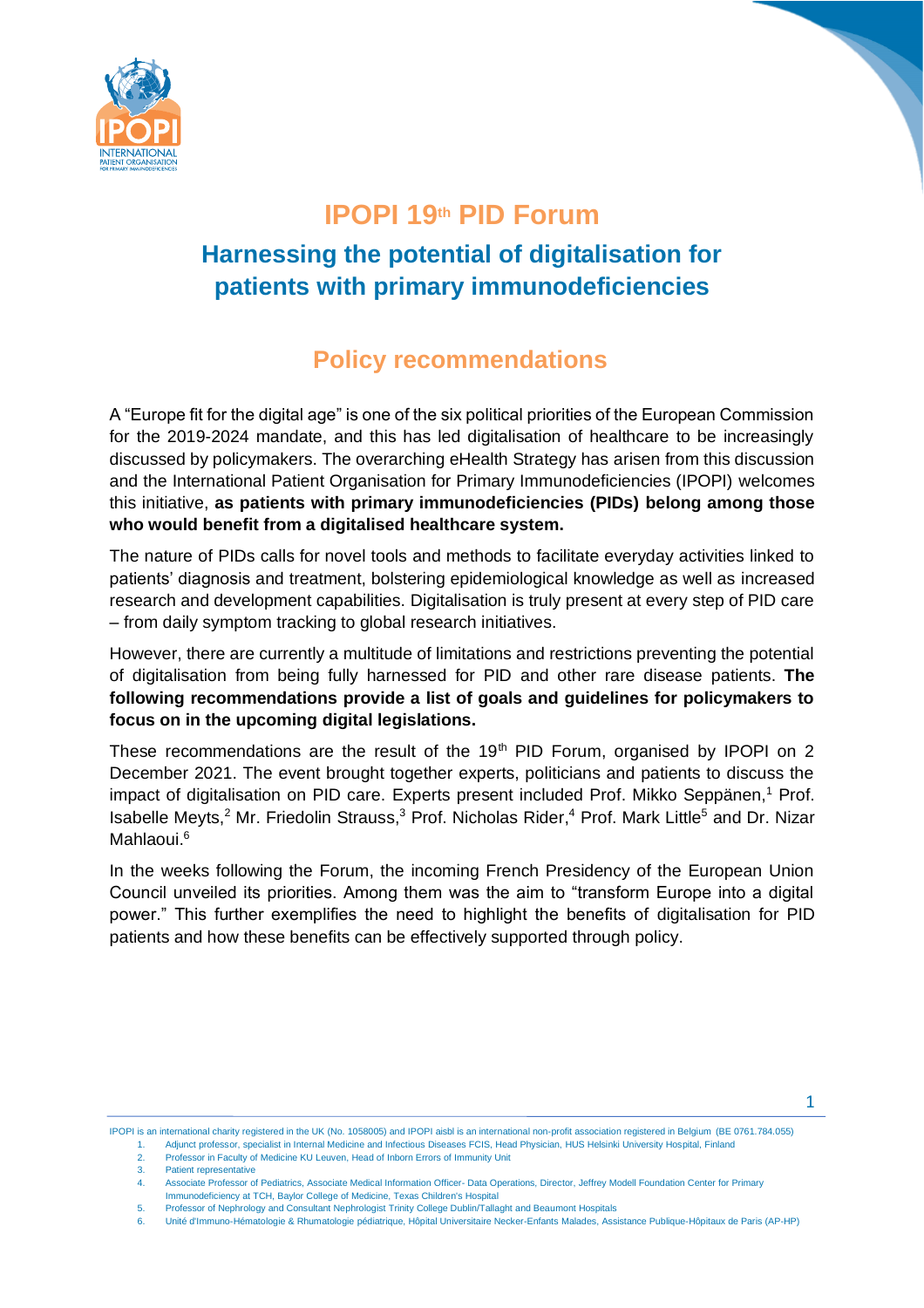

### **Ensuring EU digital and health policy supports the needs of patients with Primary Immunodeficiencies (PIDs)**

**IPOPI, in collaboration with the experts present at the 19th PID Forum, calls on the EU to:**

### *1. Fund research and development so that PIDs can benefit from digital technology outcomes*

Research and development of technologies, such as e-Health symptom tracking tools and health related artificial intelligence applications, can highly benefit patients with rare diseases and more specifically the PID community. It can help ensure timely diagnosis and avoid unnecessary, repeated procedures, as well as help prevent or even predict risks in the development of a diseases or the outcome of a treatment. Digital technology can also be used to identify the most appropriate personalised treatment pathways that exist for patients' conditions. Tailoring existing technologies to PIDs would allow for example to detect crucial patterns necessary for accurate machine learning decision-making regarding diagnosis, treatment and management of PIDs, and encourage routine data collection and usage.

The European Commission is called to increase funding into the research focusing on the **development** and **implementation** of easy and secure digital technologies that are tailored to the needs and specificities of PID patients, including:

Utilising digital technologies and health-related AI applications:

- o to enhance and expedite diagnosis based on PID-specific datasets
- o to develop ad hoc treatment development and management practices based on PIDspecific expressions and systems analysis
- o to incorporate analysis of data sets from electronic medical records into routine so as to predict condition evolution, provide the best management and prevent major risks.
- *2. Increase the ability for cross-country knowledge and case sharing of PID digital tools and data to broaden the scope of EU-led research possibilities for PID patients (including in cooperation with countries outside the EU)*

Knowledge and experience sharing is crucial for rare diseases, including patients with PID, due to the relatively limited amounts of cases and research available. When knowledge is shared, it can improve patient outcomes by decreasing time to diagnosis, providing additional perspectives, allowing for greater influx of new ideas and treatment options as well as connecting patients and providers to identify best practices. It also shows them as public health issues where solutions exist and where national health systems have a role to play. The difficulty in sharing knowledge, particularly through digital data, exacerbates the discrepancies between countries and the disproportionately poor outcomes often faced by PID patients. Data and experience must be shared to effectively enhance cooperation detween health care providers, innovate and find solutions. Therefore, the right balance between the right to privacy, and the right to access treatments and conduct research that leads to a better understanding of PIDs and potential innovative treatments, must be carefully considered.

IPOPI is an international charity registered in the UK (No. 1058005) and IPOPI aisbl is an international non-profit association registered in Belgium (BE 0761.784.055) The 19<sup>th</sup> PID Forum occurred on December 2<sup>nd</sup>, 2021.